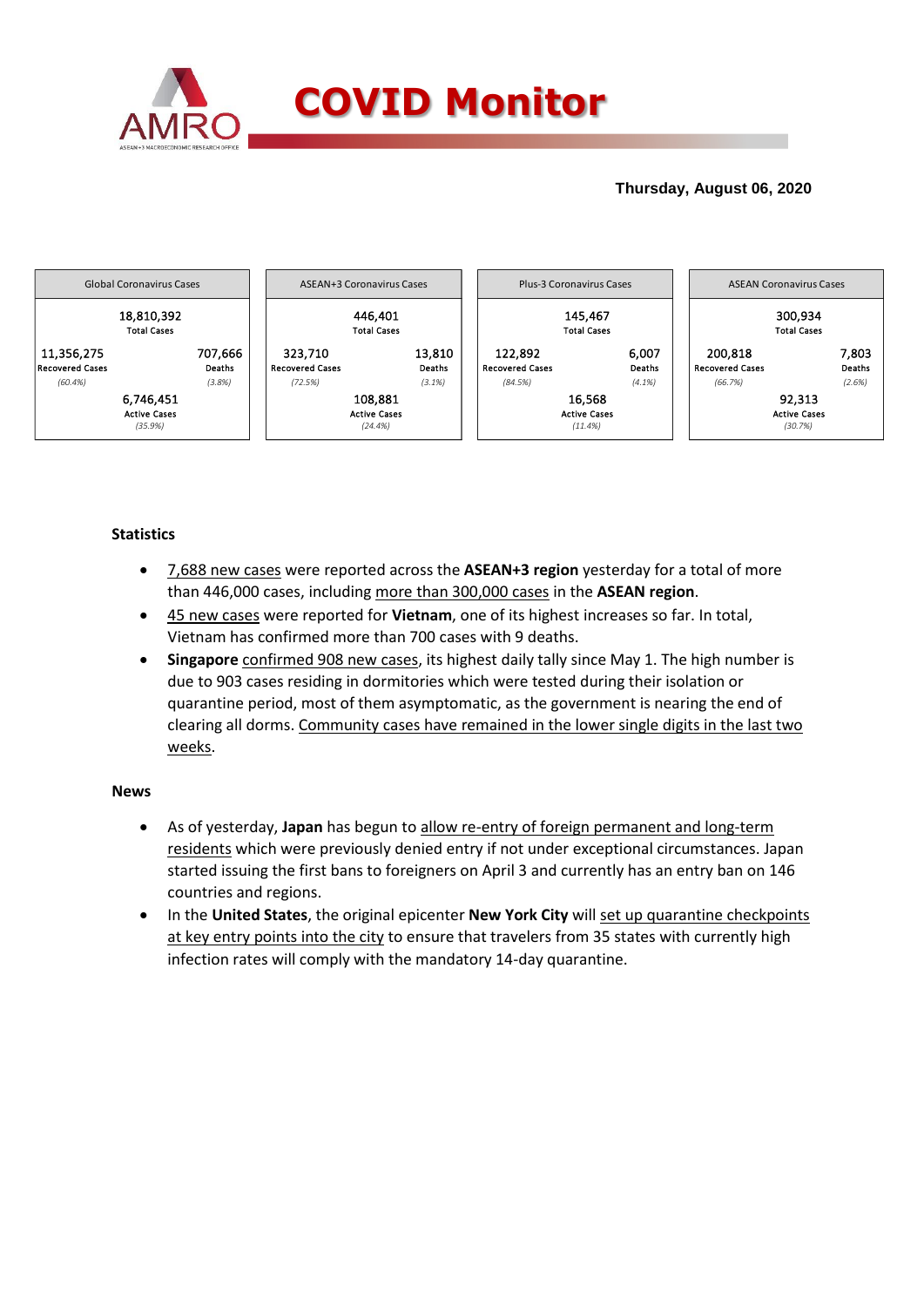

#### Overview of Confirmed COVID-19 Cases

| Overview of Confirmed COVID-19 Cases<br>Data as of 5/8/2020 |                       |                            |                     |                                 |                                         |                      |                 |                               |                             |                                    |                           |                          |                        |
|-------------------------------------------------------------|-----------------------|----------------------------|---------------------|---------------------------------|-----------------------------------------|----------------------|-----------------|-------------------------------|-----------------------------|------------------------------------|---------------------------|--------------------------|------------------------|
| <b>Economy</b>                                              | <b>Total</b><br>Cases | Cases per 1M<br>Population | <b>New</b><br>Cases | <b>New Cases per</b><br>1M Pop. | <b>New Cases</b><br>$(7$ -day avg $)^1$ | <b>ANew</b><br>Cases | ∆% New<br>Cases | <b>Total</b><br><b>Deaths</b> | <b>New</b><br><b>Deaths</b> | <b>Fatality</b><br><b>Rate (%)</b> | <b>Total</b><br>Recovered | Recovery<br>Rate $(%)2$  | <b>Active</b><br>Cases |
| Global                                                      | 18,810,392            |                            | 270,273             |                                 |                                         | 12,362               | 1.5             | 707,666                       | 7,019                       | 3.8                                | 11,356,275                | 60.4                     | 6,746,451              |
| ASEAN+3                                                     | 446,401               |                            | 7,688               |                                 |                                         | $-2,206$             | 1.8             | 13,810                        | 79                          | 3.1                                | 323,710                   | 72.5                     | 108,881                |
| Plus-3                                                      | 145,467               |                            | 1,504               |                                 |                                         | 116                  | 1.0             | 6,007                         | 6                           | 4.1                                | 122,892                   | 84.5                     | 16,568                 |
| ASEAN                                                       | 300,934               |                            | 6,184               |                                 |                                         | $-2,322$             | 2.1             | 7,803                         | 73                          | 2.6                                | 200,818                   | 66.7                     | 92,313                 |
|                                                             |                       |                            |                     |                                 |                                         |                      |                 |                               |                             |                                    |                           |                          |                        |
| China                                                       | 84,528                | 60                         | 37                  | 0.0                             |                                         | 10                   | 0.0             | 4,634                         | 0                           | 5.5                                | 79,057                    | 93.5                     | 837                    |
| Hong Kong, China                                            | 3,754                 | 492                        | 85                  | 11.1                            |                                         | 5                    | 2.3             | 43                            | $\mathbf{1}$                | 1.1                                | 2,314                     | 61.6                     | 1,397                  |
| Japan                                                       | 42,686                | 339                        | 1,339               | 10.6                            |                                         | 91                   | 3.2             | 1,028                         | 5                           | 2.4                                | 28,020                    | 65.6                     | 13,638                 |
| Korea                                                       | 14,499                | 279                        | 43                  | 0.8                             |                                         | 10                   | 0.3             | 302                           | 0                           | 2.1                                | 13,501                    | 93.1                     | 696                    |
|                                                             |                       |                            |                     |                                 |                                         |                      |                 |                               |                             |                                    |                           |                          |                        |
| Indonesia                                                   | 116,871               | 433                        | 1,815               | 6.7                             |                                         | $-107$               | 1.6             | 5,452                         | 64                          | 4.7                                | 73,889                    | 63.2                     | 37,530                 |
| Malaysia                                                    | 9,023                 | 272                        | 21                  | 0.6                             |                                         | 20                   | 0.2             | 125                           | $\Omega$                    | 1.4                                | 8,702                     | 96.4                     | 196                    |
| Philippines                                                 | 115,980               | 1,054                      | 3,387               | 30.8                            |                                         | $-2,876$             | 3.0             | 2,123                         | 8                           | 1.8                                | 66,270                    | 57.1                     | 47,587                 |
| Singapore                                                   | 54,254                | 9,515                      | 908                 | 159.2                           |                                         | 613                  | 1.7             | 27                            | $\Omega$                    | 0.0                                | 47,768                    | 88.0                     | 6,459                  |
| Thailand                                                    | 3,328                 | 49                         | $\overline{7}$      | 0.1                             |                                         | 6                    | 0.2             | 58                            | 0                           | 1.7                                | 3,144                     | 94.5                     | 126                    |
| Brunei Darussalam                                           | 141                   | 313                        | 0                   | 0.0                             |                                         | $\mathsf 0$          | 0.0             | 3                             | $\Omega$                    | 2.1                                | 138                       | 97.9                     | $\mathbf 0$            |
| Cambodia                                                    | 243                   | 15                         | $\mathsf 0$         | 0.0                             |                                         | $-3$                 | 0.0             | 0                             | 0                           | 0.0                                | 202                       | 83.1                     | 41                     |
| Lao PDR                                                     | 20                    | $\overline{3}$             | $\mathbf 0$         | 0.0                             | M                                       | $\mathbf 0$          | 0.0             | 0                             | 0                           | 0.0                                | 19                        | 95.0                     | 1                      |
| Myanmar                                                     | 357                   | $\overline{7}$             | 1                   | 0.0                             |                                         | $\mathsf 0$          | 0.3             | 6                             | 0                           | 1.7                                | 305                       | 85.4                     | 46                     |
| Vietnam                                                     | 717                   | $\overline{7}$             | 45                  | 0.5                             |                                         | 25                   | 6.7             | 9                             | 1                           | 1.3                                | 381                       | 53.1                     | 327                    |
|                                                             |                       |                            |                     |                                 |                                         |                      |                 |                               |                             |                                    |                           |                          |                        |
| Belgium                                                     | 71,158                | 6,179                      | 510                 | 44.3                            |                                         | 176                  | 0.7             | 9,859                         | $\overline{7}$              | 13.9                               | 17,661                    | 24.8                     | 43,638                 |
| France                                                      | 216,193               | 3,326                      |                     |                                 |                                         | $\sim$               | $\sim$          | 30,297                        | 120                         | 14.0                               | 72,408                    | 33.5                     | 113,401                |
| Germany                                                     | 214,113               | 2,580                      | 1,285               | 15.5                            |                                         | 568                  | 0.6             | 9,179                         | 16                          | 4.3                                | 194,568                   | 90.9                     | 10,366                 |
| Italy                                                       | 248,803               | 4,131                      | 384                 | 6.4                             |                                         | 194                  | 0.2             | 35,181                        | 10                          | 14.1                               | 200,976                   | 80.8                     | 12,646                 |
| Netherlands                                                 | 56,750                | 3,284                      | 471                 | 27.3                            |                                         | $-22$                | 0.8             | 6,173                         | $\overline{3}$              | 10.9                               |                           | $\overline{\phantom{a}}$ |                        |
| Spain                                                       | 305,767               | 6,524                      | 2,953               | 63.0                            |                                         | $-2,807$             | 1.0             | 28,752                        | 1                           | 9.4                                | 150,376                   | 49.2                     | 53,521                 |
| Switzerland                                                 | 35,927                | 4,155                      | 181                 | 20.9                            |                                         | 51                   | 0.5             | 1,984                         | 3                           | 5.5                                | 31,600                    | 88.0                     | 2,343                  |
| United Kingdom                                              | 307,271               | 4,569                      | 15                  | 0.2                             |                                         | 10                   | 0.0             | 46,295                        | 0                           | 15.1                               |                           | $\overline{\phantom{a}}$ |                        |
|                                                             |                       |                            |                     |                                 |                                         |                      |                 |                               |                             |                                    |                           |                          |                        |
| Brazil                                                      | 2,859,073             | 13,526                     | 57,152              | 270.4                           |                                         | 5,549                | 2.0             | 97,256                        | 1,437                       | 3.4                                | 2,190,361                 | 76.6                     | 571,456                |
| Canada                                                      | 120,033               | 3,174                      | 374                 | 9.9                             |                                         | $-312$               | 0.3             | 9,010                         | 5                           | 7.5                                | 104,377                   | 87.0                     | 6,646                  |
| Chile                                                       | 364,723               | 18,744                     | 1,761               | 90.5                            |                                         | 292                  | 0.5             | 9,792                         | 47                          | 2.7                                | 338,291                   | 92.8                     | 16,640                 |
| Mexico                                                      | 456,100               | 3,589                      | 6,139               | 48.3                            |                                         | -9                   | 1.4             | 49,698                        | 829                         | 10.9                               | 361,764                   | 79.3                     | 44,638                 |
| Peru                                                        | 447,624               | 13,637                     | 7,734               | 235.6                           |                                         | 944                  | 1.8             | 20,228                        | 221                         | 4.5                                | 306,430                   | 68.5                     | 120,966                |
| <b>United States</b>                                        | 4,803,315             | 14,509                     | 52,457              | 158.5                           |                                         | $-4,512$             | 1.1             | 157,989                       | 1,440                       | 3.3                                | 1,577,851                 | 32.8                     | 3,067,475              |
| Australia                                                   | 19,890                | 766                        | 445                 | 17.1                            |                                         | $-270$               | 2.3             | 255                           | 8                           | 1.3                                | 10,941                    | 55.0                     | 8,694                  |
| India                                                       | 1,964,536             | 1,434                      | 56,282              | 41.1                            |                                         | 3,773                | 2.9             | 40,699                        | 904                         | 2.1                                | 1,328,336                 | 67.6                     | 595,501                |
| Iran                                                        | 317,483               | 3,773                      | 2,697               | 32.1                            |                                         | $-54$                | 0.9             | 17,802                        | 185                         | 5.6                                | 274,932                   | 86.6                     | 24,749                 |
| Russia                                                      | 864,948               | 5,899                      | 5,186               | 35.4                            |                                         | 65                   | 0.6             | 14,465                        | 138                         | 1.7                                | 667,769                   | 77.2                     | 182,714                |
| Saudi Arabia                                                | 282,824               | 8,136                      | 1,368               | 39.4                            |                                         | 5                    | 0.5             | 3,020                         | 36                          | 1.1                                | 245,314                   | 86.7                     | 34,490                 |
| South Africa                                                | 529,877               | 8,873                      | 8,559               | 143.3                           |                                         | 4,103                | 1.6             | 9,298                         | 414                         | 1.8                                | 377,266                   | 71.2                     | 143,313                |
|                                                             |                       |                            |                     |                                 |                                         |                      |                 |                               |                             |                                    |                           |                          |                        |

Source: Haver Analytics, sourced from John Hopkins University; AMRO staff calculations.

Notes: New cases since previous day. Δ% refers to percentage change since previous day. Fatality rate measured as deaths per confirmed infections.<br>1/ Since January 31, 2020.

2/ Recovery rate is a proxy for the stage of the cycle.